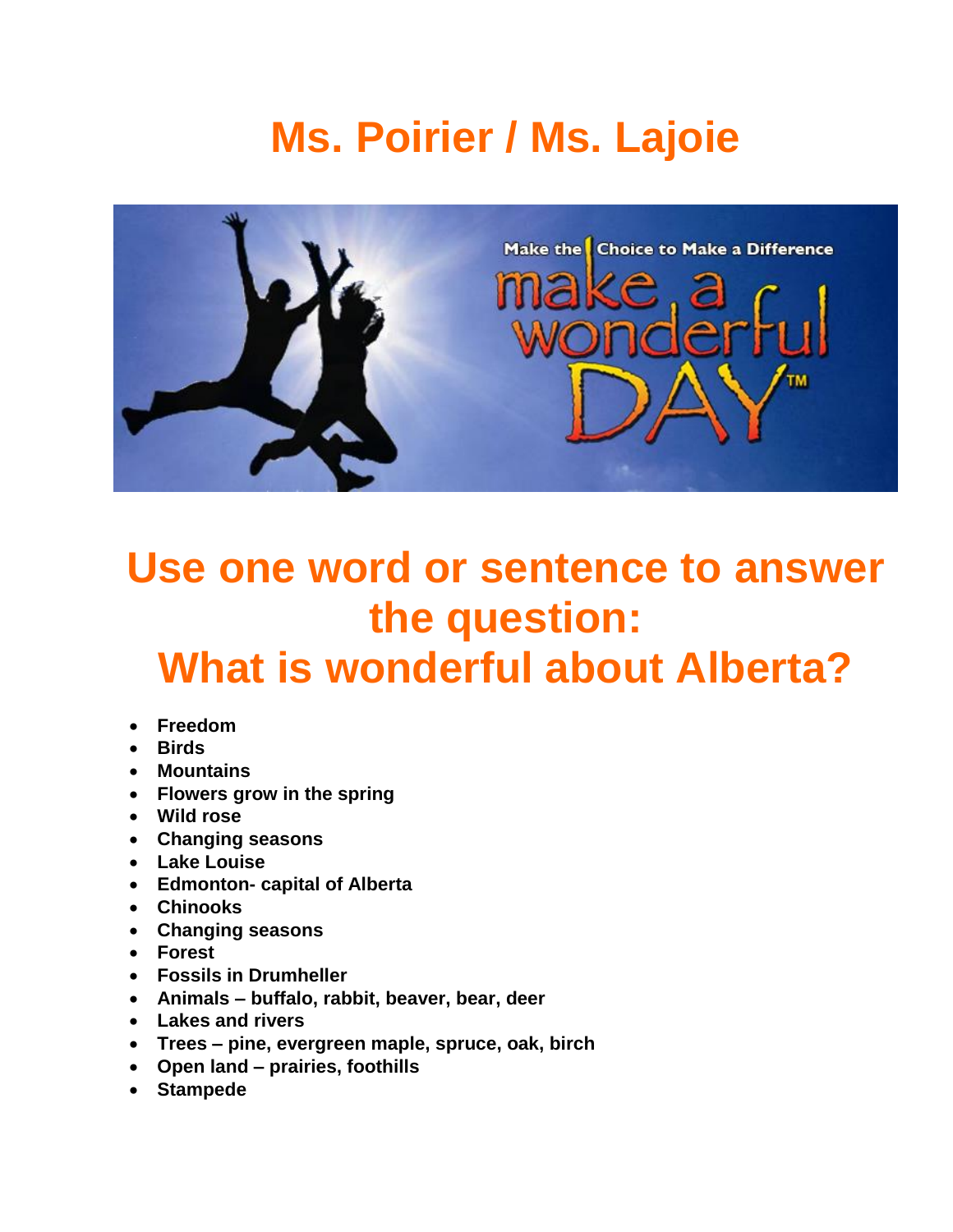- **Banff**
- **Insects – spiders**
- **Flames and Oilers**
- **Schools, hospitals**
- **Jobs**
- **Ski hills**
- **Swimming in lakes, rivers, indoor pools**
- **Heritage Park**
- **Calaway Park**
- **Travel**
- **Fort Calgary**
- **Oil Sands**
- **Neighbours**
- **Horseback riding**

# **Song Titles:**

- **This is Our Land**
- **All About Alberta**
- **Alberta is Wonderful**
- **Wonderful Alberta**
- **Peace in Alberta**
- **How Much We Love Alberta**
- **Alberta is Awesome**
- **Alberta is our Home**
- **Alberta is Wicked**
- **Alberta, Our Home**
- **Alberta is Free**
- **Oh, Sweet Alberta**
- **Alberta is Amazing**
- **This is Alberta**
- **Alberta's Gift**
- **We Love Alberta**
- **The Best of Alberta**
- **Home of Alberta**
- **Alberta is a Wonderful Land**
- **Alberta is a Wonderful Place to Be**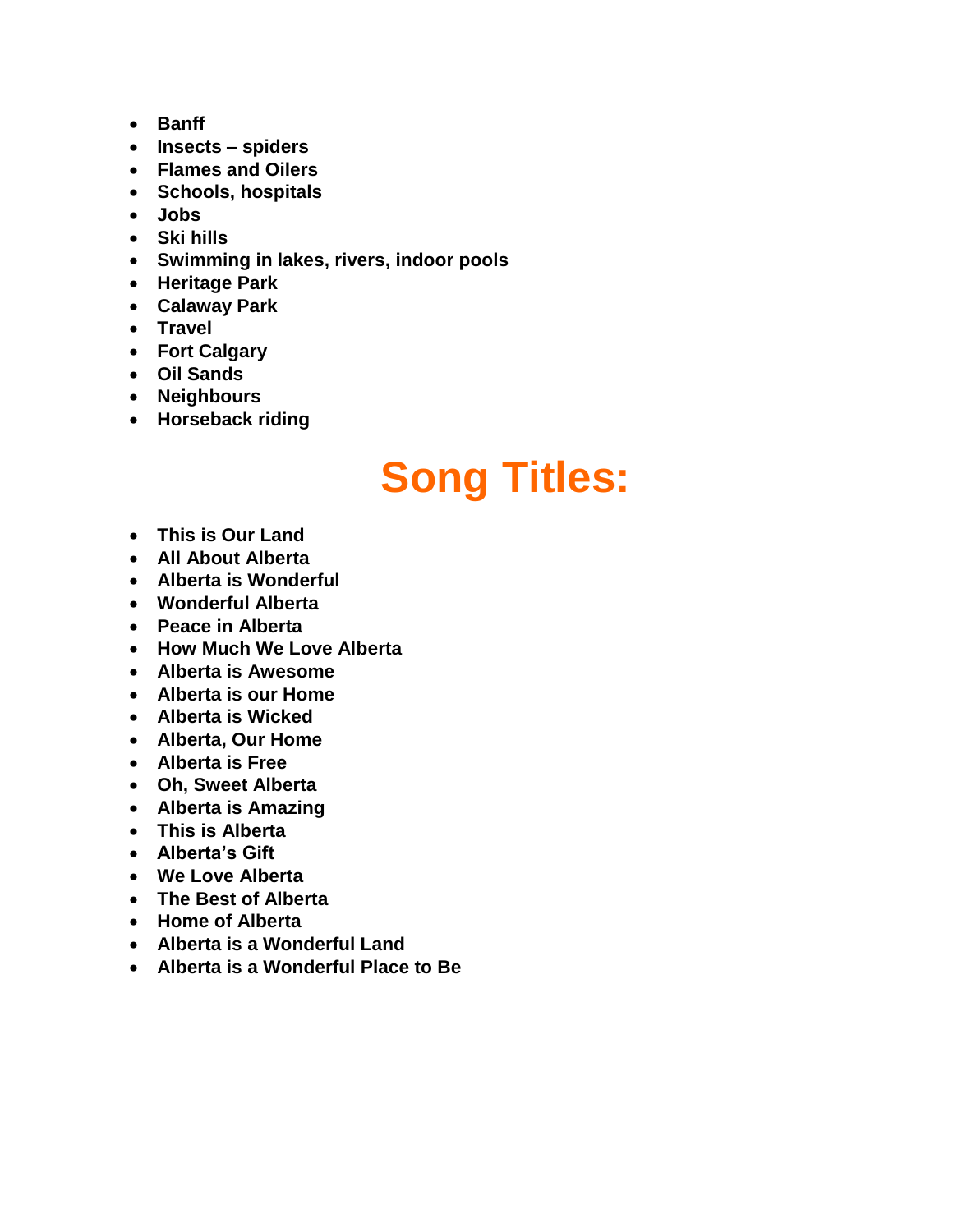

### *Alberta is Wonderful*

**Written April 13, 2010 at Eugene Coste School by Cheryl Poirier's Grade 3 and Ryann Lajoie's Grade 4 classes, Molly Hamilton, Anthony Burbidge**

#### **Verse 1**

**There's so much to love in Alberta This land is a sight to be seen From the prairies to the mountains and valleys Our rivers and lakes are so clean**

#### **Chorus**

**Alberta, Alberta is wonderful Alberta, Alberta is free Alberta, Alberta, a gift to all Alberta is home to me**

#### **Verse 2**

**There's so much to love in Alberta From Calgary down to the Hat Edmonton, Banff and Drumheller From Lethbridge up to Fort Mac**